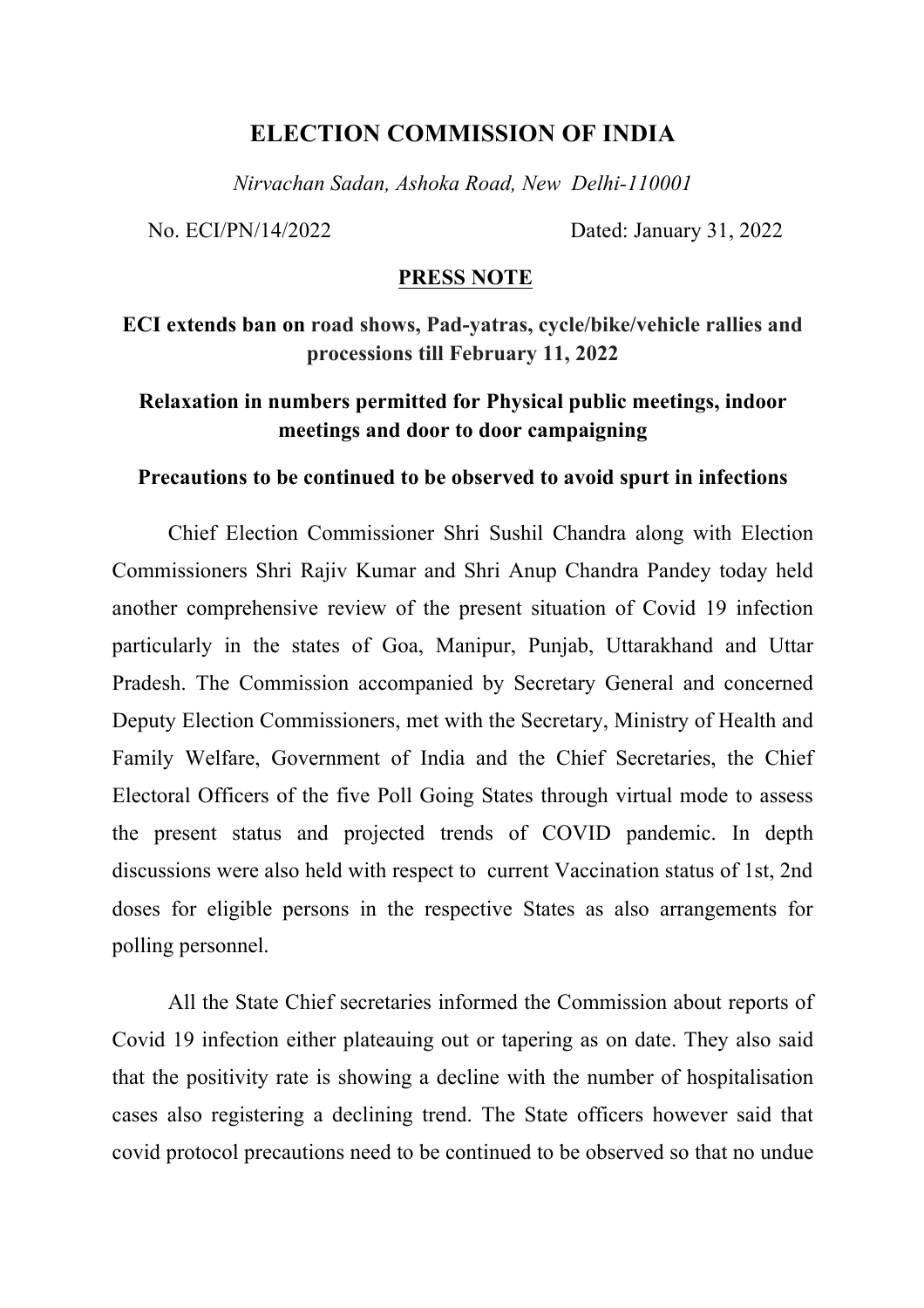spurt takes place due to intense public contact because of heightened political activity. Chief Election Commissioner Sh Sushil Chandra also emphasised that while deliberating on relaxation of restrictions for physical rallies, indoor/outdoor meetings, door to door campaigning, practicality of implementation of orders by field level functionaries should be ensured in the wake of prevailing situation.

After taking into consideration inputs, facts and circumstances and ground reports from State officers and Secretary Health, GOI as also the requirements of necessary political activity in election mode by political parties in present situation, the Commission has decided as follows:

- 1. No road shows, Pad-yatras, cycle/bike/vehicle rallies and processions shall be allowed till February 11, 2022.
- 2. Commission has now decided to allow physical public meetings of Political parties or contesting candidates in designated open spaces with a maximum of 1000 persons (instead of existing 500 persons) or 50% of the capacity of the ground or the prescribed limit set by SDMA, whichever number is lesser, from February 1, 2022 for all phases.
- 3. The Commission has also enhanced the limit for door to door campaigns. Instead of 10 persons, now 20 persons, excluding security personnel, will be allowed for door to door campaigns. Other instructions on door to door campaigns will continue.
- 4. The Commission has now granted relaxation for the political parties to the extent that indoor meetings of a maximum of 500 persons (instead of existing 300 persons) or 50% of the capacity of the hall or the prescribed limit set by SDMA is allowed.
- 5. Political parties and contesting candidates shall ensure the compliance of COVID appropriate behaviour & guidelines and Model Code of Conduct at all occasions during the activities connected with elections.